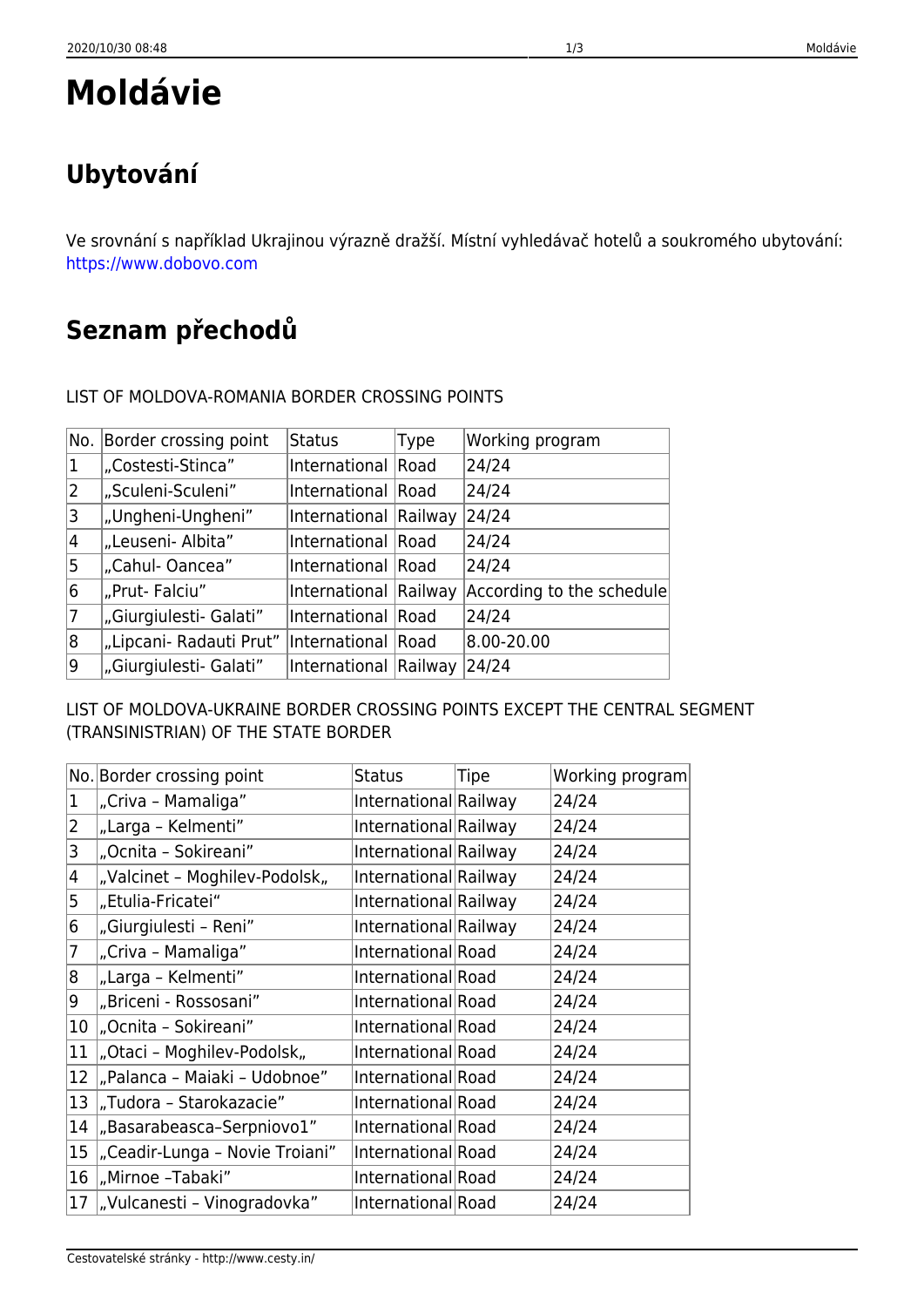| 18 | "Giurgiulesti - Reni"                     | International Road                  |                       | 24/24   |
|----|-------------------------------------------|-------------------------------------|-----------------------|---------|
| 19 | "Cosauti - lampol"                        | International River (jetty) Daytime |                       |         |
| 20 | "Grimancauti - Vaskivti"                  | Interstate                          | Road                  | 24/24   |
| 21 | " Saiti - Lesnoe,,                        | Interstate                          | Road                  | 24/24   |
| 22 | "Ceadir-Lunga-Maloiaroslavet1" Interstate |                                     | Road                  | 24/24   |
| 23 | "Cismichioi - Dolinskoe"                  | Interstate                          | Road                  | 24/24   |
| 24 | "Soroca – Tekinovka"                      | Interstate                          | River (jetty) Daytime |         |
| 25 | "Cairaclia - Zaliznicinoe"                | Local                               | Road                  | 24/24   |
| 26 | "Medveja – Zelionaia"                     | Local                               | Road                  | Daytime |
| 27 | "Lipcani - Podvorievka"                   | Local                               | Road                  | Daytime |
| 28 | "Clocusna - Sokireani"                    | Local                               | Road                  | Daytime |
| 29 | "Unghuri - Bronita"                       | Local                               | Road                  | 24/24   |
| 30 | "Cosauti - lampol"                        | Local                               | River (boat) Daytime  |         |
| 31 | "Soroca - Tekinovka"                      | Local                               | River (boat) Daytime  |         |
|    |                                           |                                     |                       |         |

Převzato z: <http://www.border.gov.md/index.php/en/border-crossing/border-crossing-points>

# **Pamětihodnosti**

Klášter Kurki / Монастырь Курки

## **Seznam katolických farností v Moldávii a Podněstří**

<http://catolicmold.md/o-yeparkhii/prikhody/>a [MAPA](https://drive.google.com/open?id=1M5ke7e1_KopJZfXrEk4Jkmuu2m4&usp=sharing)

### **Mapa staroobřadnických obcí v Moldávii**

<https://drive.google.com/open?id=1BVC3SzBrvmiAnfIl5izN9nuKFI4&usp=sharing>

# **Vlaky**

- Stránky moldavských železnic:<http://railway.md/?lang=ru>
- Železniční mapa I.



- Železniční mapa II.
- Jízdní řády (včetně autobusů):<http://vse.md/raspisanie>